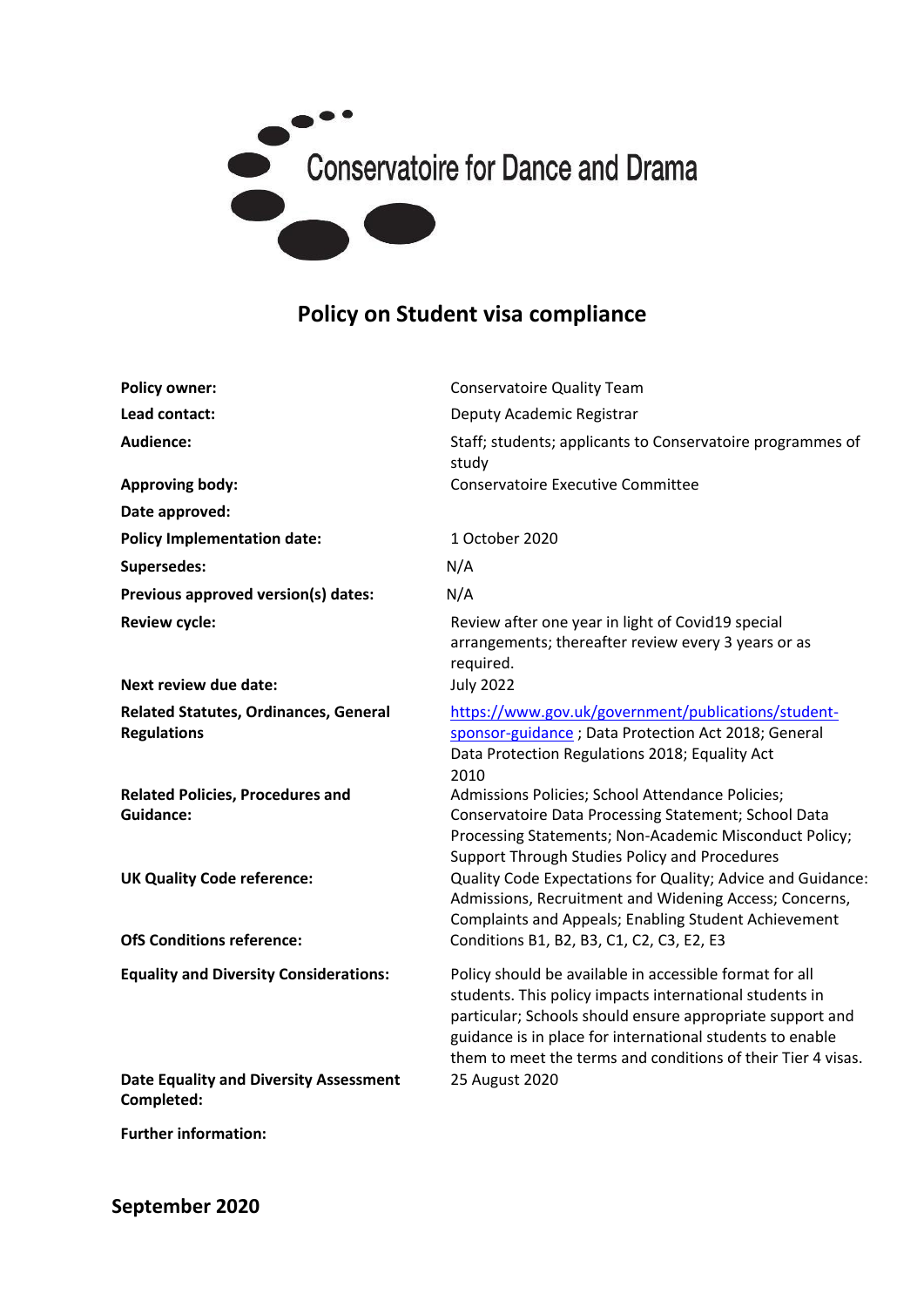# **Policy on Student visa compliance**

## **Contents**

| 2. How the institution manages and monitors Student visa compliance3 |
|----------------------------------------------------------------------|
| 3. Conservatoire principles for monitoring student engagement3       |
|                                                                      |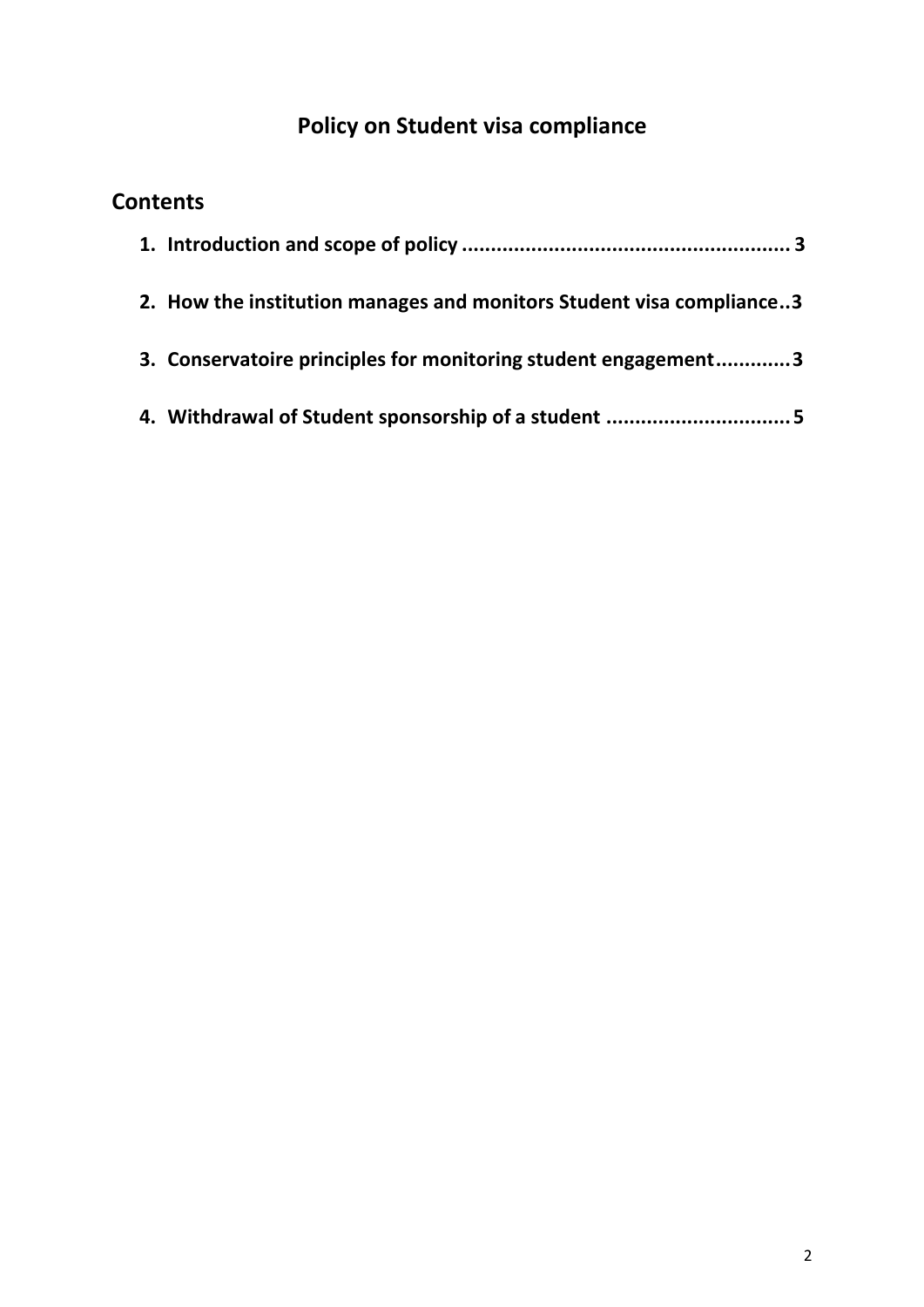#### <span id="page-2-0"></span>**1. Introduction and scope of policy**

1.1 This policy sets out the Conservatoire's institutional arrangements for complying with the UK Home Office's Student visa requirements, in accordance with the Home Office Student Academic Engagement Policy for Higher Education Providers (2020-21) or equivalent subsequent published Home Office policy.

#### <span id="page-2-1"></span>**2. How the institution manages and monitors Student visa compliance**

- 2.1 Each Member School of the Conservatoire holds its own Student sponsorship licence, and is fully responsible for monitoring the engagement of all its own students (both international and home students). As the registered HEI with the Office for Students, the Conservatoire for Dance and Drama has an overall responsibility to ensure that Member Schools comply with Student visa requirements for higher education providers.
- 2.2 In additional to general monitoring of student engagement, Member Schools monitor the engagement of international students to ensure they meet the requirements of the Student visa. An annual report is submitted to the Conservatoire by Schools reporting on Student visa compliance and any corresponding issues.
- 2.3 Member Schools are responsible for keeping up to date<sup>12</sup> with any changes to terms and conditions concerning Student visas and ensuring that they meet their Student Sponsor responsibilities.
- 2.4 Whilst each Member School holds an individual Student Sponsorship licence, there is a collective responsibility and a compromise or mismanagement any School's licence may have wider institutional ramifications. Should any issues arise regarding a Member School's Student sponsorship licence, the Principal of the School must notify the CEO of the Conservatoire at their earliest convenience and normally within 24 hours of the issue coming to their attention.

#### <span id="page-2-2"></span>**3. Conservatoire principles for monitoring student engagement**

- 3.1 The following principles set out the agreed mechanisms in place across all Member Schools for monitoring and managing Student engagement:
	- a) Member Schools all publish clear information for international students that sets out their responsibilities for meeting the Student visa requirements. This information must include a clear policy on when non-engagement will lead to withdrawal of sponsorship;

 $1$  Member Schools should regularly check the UK government publications and guidance to ensure they stay up to date:<https://www.gov.uk/government/publications/sponsor-a-tier-4-student-guidance-for-educators> Additional guidance can be found at UKCISA's website: [https://www.ukcisa.org.uk/Information--Advice/Visas](https://www.ukcisa.org.uk/Information--Advice/Visas-and-Immigration/Tier-4-eligibility-and-requirements)[and-Immigration/Tier-4-eligibility-and-requirements](https://www.ukcisa.org.uk/Information--Advice/Visas-and-Immigration/Tier-4-eligibility-and-requirements)

<sup>&</sup>lt;sup>2</sup> For 2020-21, Member Schools should note that specific provisions relating to the Covid19 coronavirus pandemic may be in place and may be adjusted/updated as circumstances change: [https://www.gov.uk/government/publications/coronavirus-covid-19-tier-4-sponsors-migrants-and-short-term](https://www.gov.uk/government/publications/coronavirus-covid-19-tier-4-sponsors-migrants-and-short-term-students)[students](https://www.gov.uk/government/publications/coronavirus-covid-19-tier-4-sponsors-migrants-and-short-term-students)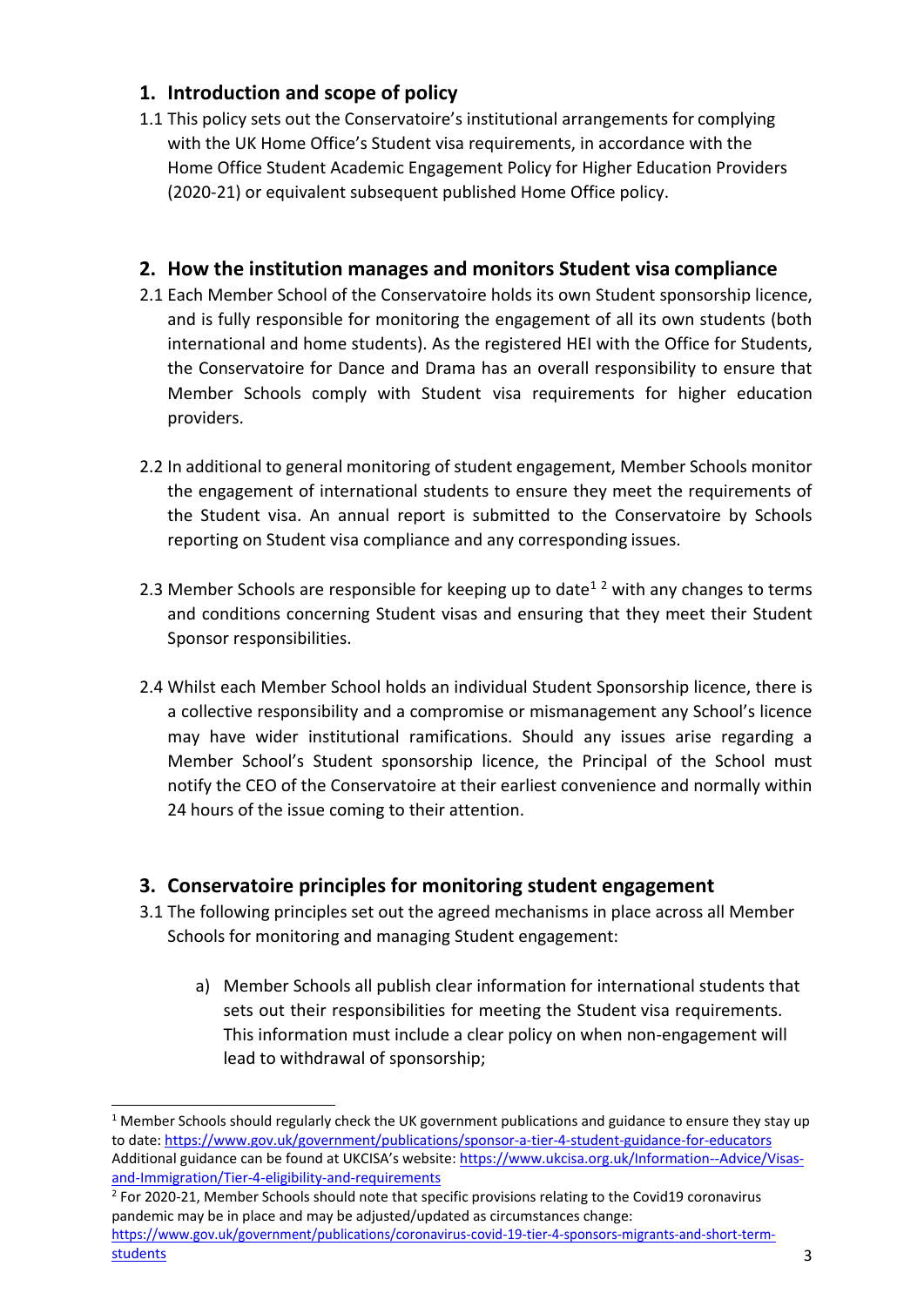- b) Member Schools all have an attendance policy, which is drawn tostudents' attention at the start of their programme;
- c) Member Schools monitor student attendance and engagement, including engagement with online delivery;
- d) Member Schools will have systems in place that record the following to confirm that students are academically engaging:
	- i. Student on-site attendance
	- ii. Student online attendance
- e) Where student attendance and/or engagement falls below the expectations of the School, Member Schools use the Support Through Studies procedures (either informal or formal, as appropriate) to initiate, track and record discussions and agreed actions of both parties;
- f) Member Schools use an appropriate stage of the **formal** Support Through Studies procedures where any student has a period of non-engagement which exceeds 20 days in duration, and implements a Support Through Studies Action Plan that sets out the action to be taken by both the student and the School, to support the student to re-engage;
- g) Member Schools report to the Home Office on an individual student basis if there is a change in a Student visa holder's circumstances, or if a student fails to meet the terms and conditions of their Student visa;
- h) Member Schools report annually to the Conservatoire on Student visa compliance. A subsequent summary report will be made to the Conservatoire Board of Governors;
- i) Where any Student sponsorship licence issues come to light for a Member School, the Principal of the relevant Member School reports this to the CEO of the Conservatoire as soon as possible and normally within 24 hours. The Principal of the relevant Member School must agree an appropriate course of action with the CEO before proceeding to take action in respect of the particular issues to ensure no other Member School is inadvertently compromised by such action.